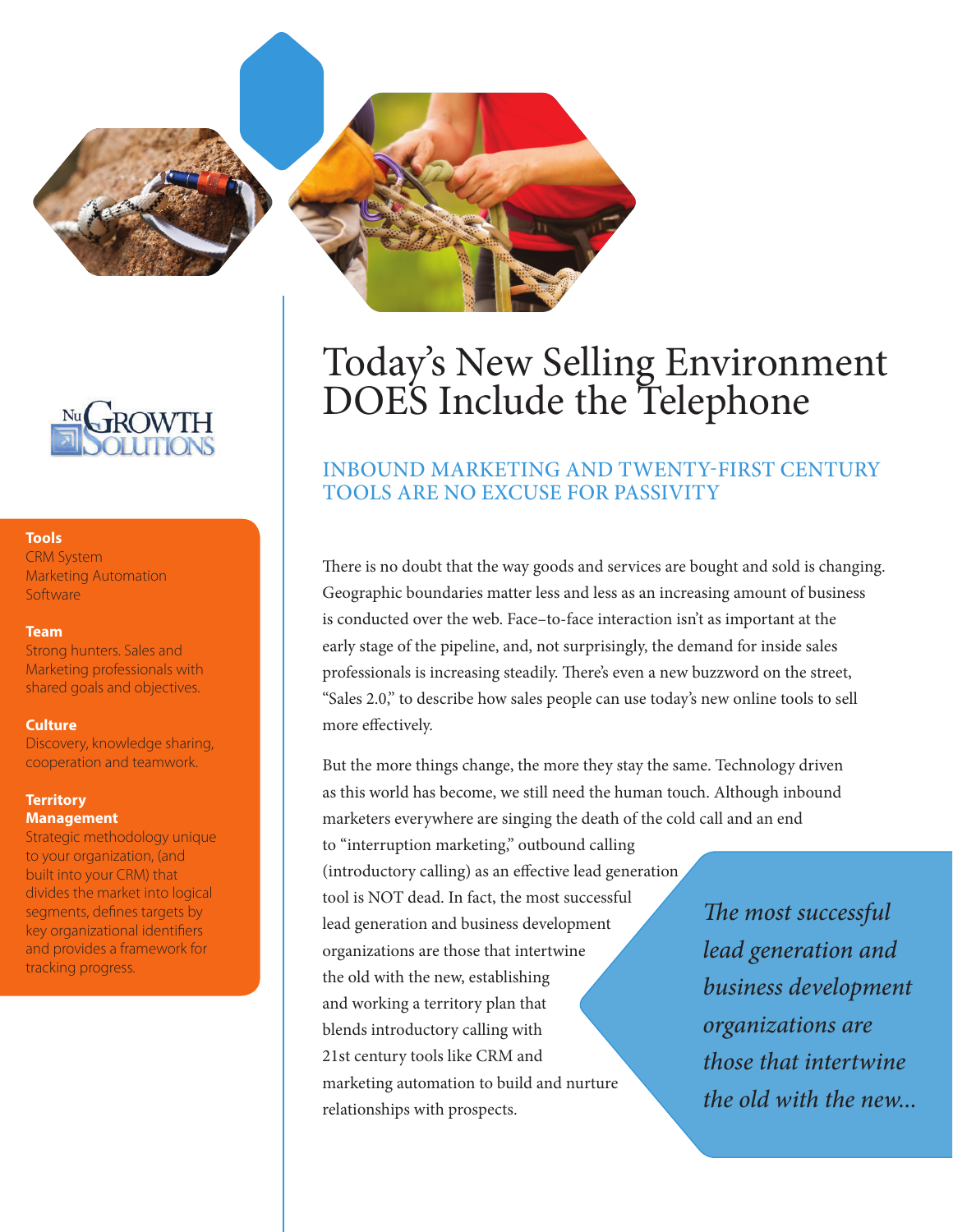

*lite sales organizations have a concrete plan that they use to define how they attack the market.* 

# What the best sales organizations know that OTHERS DO NOT:

# METHODOLOGY MATTERS

Before they ever pick up the phone, send an email, or join a LinkedIn group, elite sales organizations have a concrete plan that they use to define how they attack the market. A strong territory management plan includes prioritization of targets, call tactics, marketing tactics, and more. It is also fully built into a CRM system so that all activity can be logged, tracked, and analyzed.

At NuGrowth, for example, we do a lot of introductory calling, but we never just pick up a phone book and call random numbers. Considerable background work goes into whom to call and why to call them. We make it a point to know the market demographics inside and out. We divide the market into logical segments, define targets by key organizational identifiers, and set up tailored outreach programs accordingly.

## Conversations Count

While proponents of inbound marketing will tell you that cold calling is dying a slow death, high performing sales organizations know that nothing could be further from the truth. Although many people research online before they buy, most CEOs and high level executive decision makers aren't the ones with time on hand to do the searching. They're also the ones being bombarded by emails. To cut through the noise, you need to pick up the phone.

## Nobody Likes a Sales Pitch

As we wrote in *[The Stages of Marketing Engagement](http://www.nugrowth.com/the-stages-of-marketing-engagement/)*, there is a time and a place for every conversation. When it comes to initial touches, whether via email or via phone, the goal must be to start a dialogue, share information and build relationships – not sell.

# Hands Rarely Raise on Their Own

No matter what inbound pundits may tell you, when it comes to a complex sale, hands rarely raise on their own. Top sales professionals understand this and continually work to get out in front of the market instead of sitting back passively and waiting for the market to come to them. As Casey Devlin, director, account management, for Corporate Executive Board is quoted in Dan McDade's blog post [Inbounditis: There is a Cure](http://www.thecmosite.com/author.asp%3Fsection_id%3D2915%26doc_id%3D257731) , "*while average performing reps are running full speed ahead toward inbound leads, high-performing reps... actually told us that they progressively disqualify inbound leads. Instead, high performers opt to hunt down 'emerging' demand in the marketplace by getting out in front of a customer's buying process and helping to shape that customer's perception of their needs through targeted bursts of controlled insights.*"

*To cut through the noise, you need to pick up the phone*



4181 Arlingate Plaza Columbus, OH 43228 (p) 800.966.3051 (f) 614.388.5811 <www.nugrowth.com>